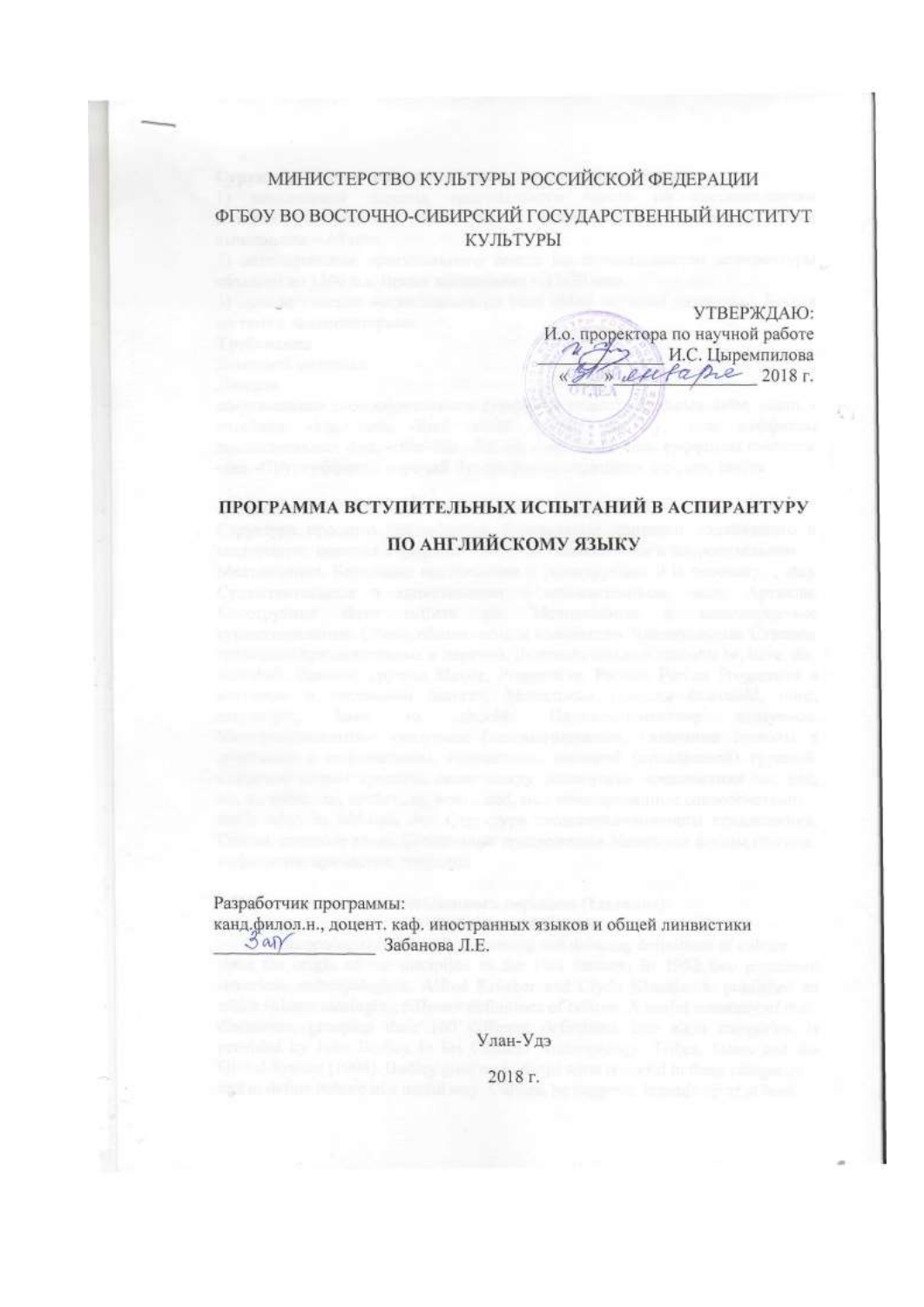#### **Структура вступительного экзамена по английскому языку:**

1) письменный перевод оригинального текста по специальностям аспирантуры объемом 1800 п.з. с англо-русским словарем. Время выполнения – 60 мин.

2) аннотирование оригинального текста по специальностям аспирантуры объемом до 1500 п.з. Время выполнения – 15-20 мин.

3) монологическое высказывание по теме «Мои научные интересы». Беседа по теме с экзаменаторами.

#### **Требования**

Языковой материал

*Лексика:*

аффиксальное словообразование: суффиксы существительных–er/or, -ment, ence/ance, -ing, ness, -tion/ -ation/ -(s)ion, -ist, -ty, -ture; суффиксы прилагательных -ous, -able/-ible, -ful, -al, -ive, -ic(al), -less; суффиксы глаголов –ize, -(i)fy; суффиксы наречий -ly; префиксы отрицания dis-, un-, in-/im.

#### *Грамматика.*

Структура простого предложения. Формальные признаки подлежащего и сказуемого: позиция в предложении повествовательном и вопросительном.

Местоимения. Безличное местоимение it (конструкции It is necessary..., etc). Существительные в единственном и множественном числе. Артикли. Конструкция there is/there are. Исчисляемые и неисчисляемые существительные. Слова, обозначающие количество. Числительные. Степени сравнения прилагательных и наречий. Вспомогательные глаголы be, have, do, will/shall. Времена группы Simple, Progressive, Perfect, Perfect Progressive в активном и пассивном залогах. Модальные глаголы can/could, must, may/might, have to, should. Однокомпонентное сказуемое. Многокомпонентное сказуемое (вспомогательные, связочные глаголы в сочетании с инфинитивом, причастием, именной (предложной) группой. Строевые слова– средства связи между элементами предложения but, and, as...as, either...or, neither...or, both ...and, etc.; клишированные словосочетания that's why, in addition, etc. Структура сложноподчиненного предложения. Союзы, союзные слова. Бессоюзные предложения. Неличные формы глагола: инфинитив, причастие, герундий.

#### **1.Образец текста для письменного перевода (1задание): Definitions of Culture**

Anthropologists have been discussing and debating definitions of culture since the origin of the discipline in the 19th century. In 1952 two prominent American anthropologists, Alfred Kroeber and Clyde Kluckhohn, published an entire volume cataloging different definitions of culture. A useful summary of that discussion, grouping their 160 different definitions into eight categories, is provided by John Bodley in his Cultural Anthropology: Tribes, States and the Global System (1994). Bodley goes on to distill what is useful in these categories and to define culture in a useful way. Culture, he suggests, is made up of at least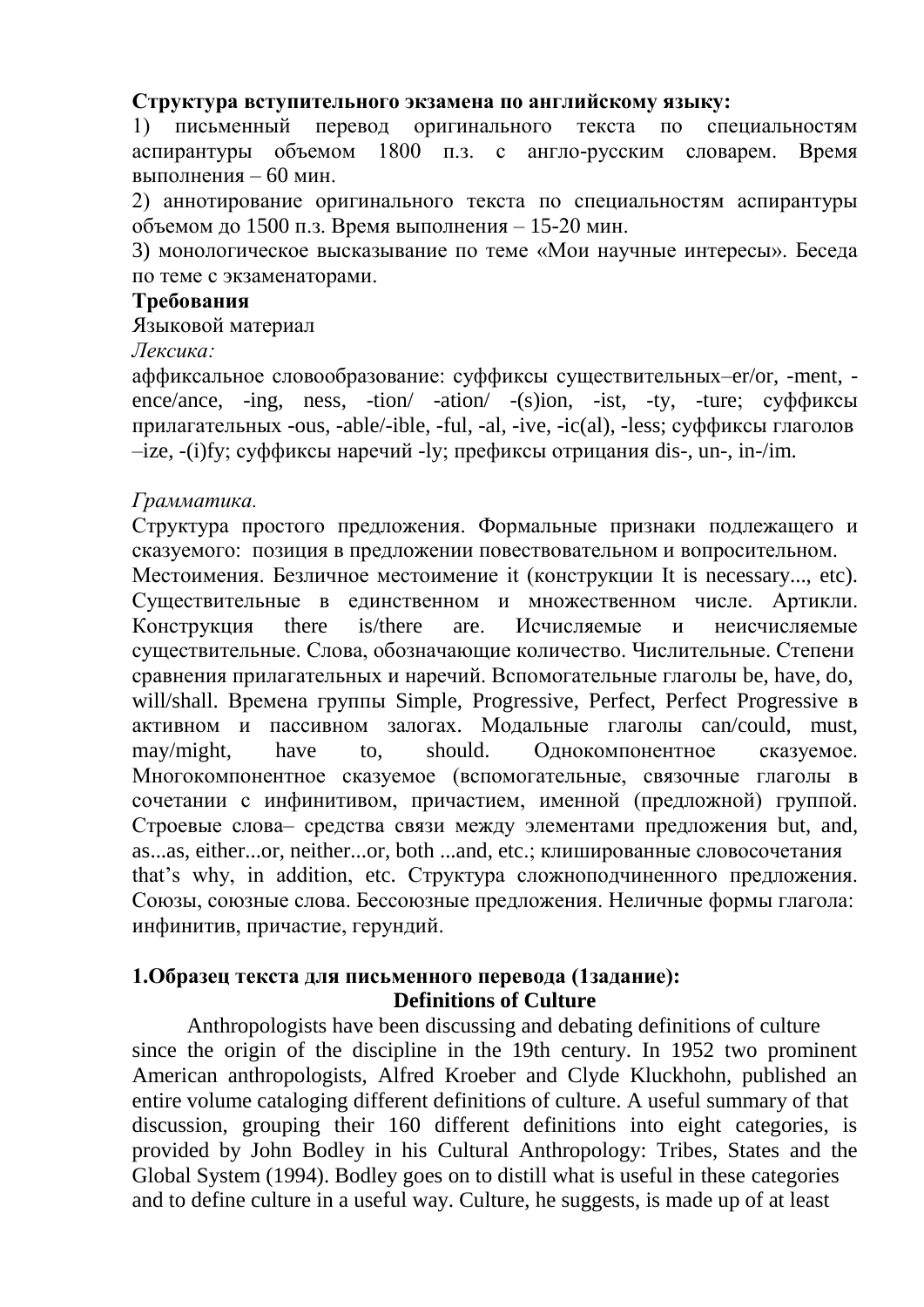three components: what people think, what they do, and the material products they produce. The problem with defining culture as shared values and beliefs, as some anthropologists do, is that there can be a vast difference between what people think they ought to do (value) and what they actually do (behavior). Moreover, we get much of our evidence for what people do from what people make - that is, from material things (what archaeologists study). So we really need to include all three components in a definition of culture.

Besides these components, culture has several properties: to quote Bodley, it is "shared, learned, symbolic, transmitted cross-generational, adaptive, and integrated." For example, there is common agreement in a culture on what things mean. In America, for example, brides wear white as a symbol of purity. In China, red is worn by a bride as a celebratory or "happy" color, while white is the color of mourning. Thus colors take on symbolic meaning, as do religious symbols (icons), art, etc. Culture is learned; none is inherited. And it is passed on from one generation to the next, which is why schools and families are so important in cultural transmission.

Culture is furthermore adaptive, which harks back to how cultures – and subcultures - are formed. That is what is meant by adaptive: if you live in a cold climate, you will learn to make shelter and clothing that keep you warm.

Culture is also integrated; that is, each aspect of a culture is consonant with every other. If not, there is cultural dissonance that risks a tearing apart. We speak of, in Clifford Geertz's terms, a "web of culture." It is like a woven cloth, a fabric. (from *What is a Culture*? by Nancy Jervis)

#### **2. Аннотация**

(2 задание) это сжатое изложение содержания прочитанного

текста в виде перечня основных положений по следующему алгоритму:

- выходные данные рассматриваемого текста (название, автор, источник);

- формулировка ключевой проблемы (о чем?);

- краткое изложение основных положений;

- оценочная часть.

#### **Например:**

The article under the headline "Folk Songs" written by J.Mackensie was published in the newspaper "Moscow News"... (можно указать дату). The text deals with the folk songs as a very popular kind of song. The author begins with the definition of the folk song. Then he characterizes its peculiarities, namely the age, texts, melodies and popularity. Further the author draws our attention to some reasons of the revival of the folk song tradition in the 1950s and 1960s which included, for instance, playing folk songs in the style of pop or rock music. J.Mackensie comes to the conclusion that traditional folk songs are still popular giving Irish folk tunes as an example.

#### **Клише для составления аннотации**:

The headline of the article is ... The title of the text I've read is .... The article I've read is headlined ....